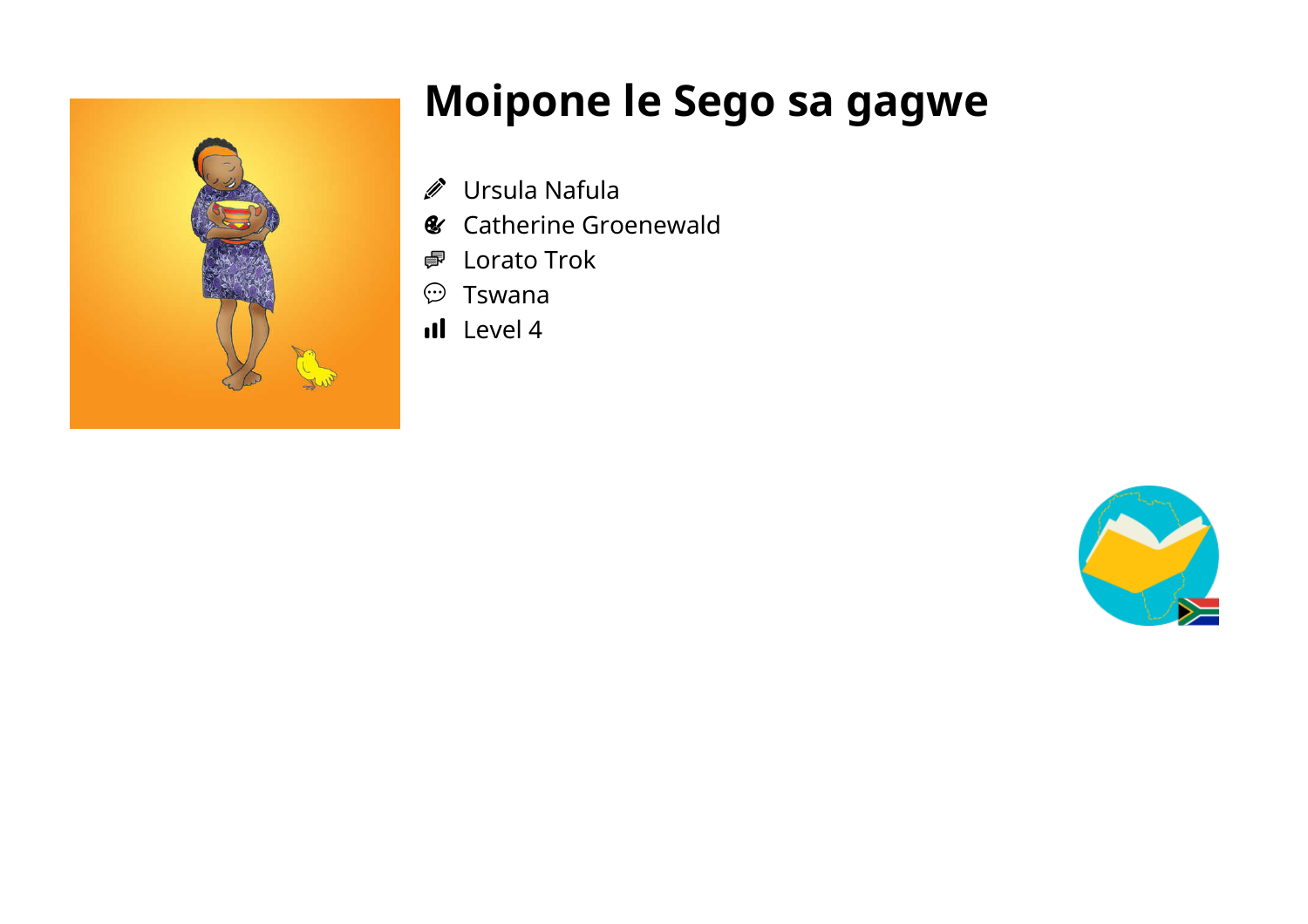

Lelapa la gaabo Moipone le ne le tletse boitumelo. Moipone o ne a nna le batsadi ba gagwe. Ba ne ba tlhokafala fa Moipone a le dingwaga di le lesome.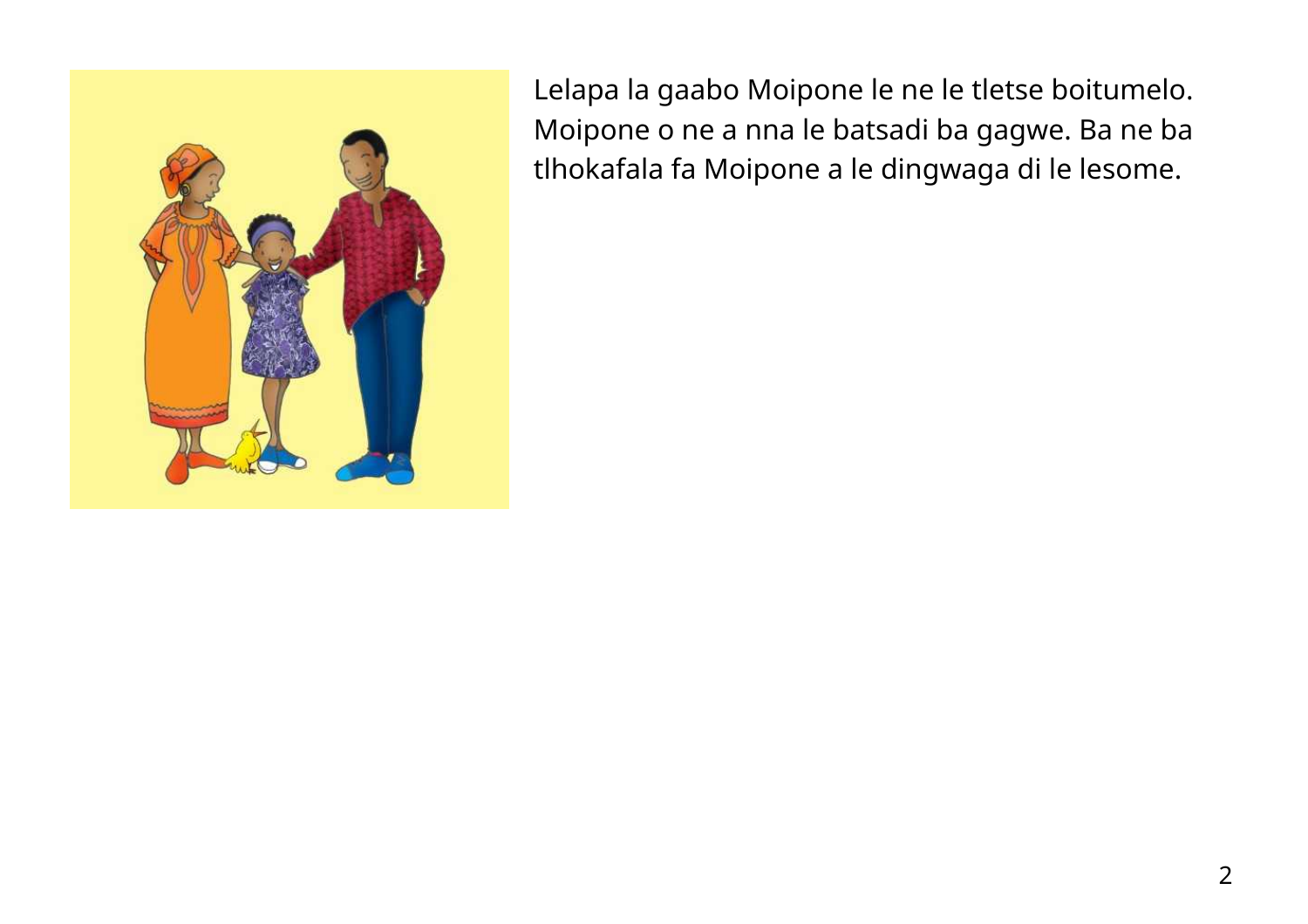

Mosadimogolo Rosa o ne a tsaya Moipone go nna le ene. O ne a siametse Moipone, fela o ne a tsofetse thata ebile e le modidi.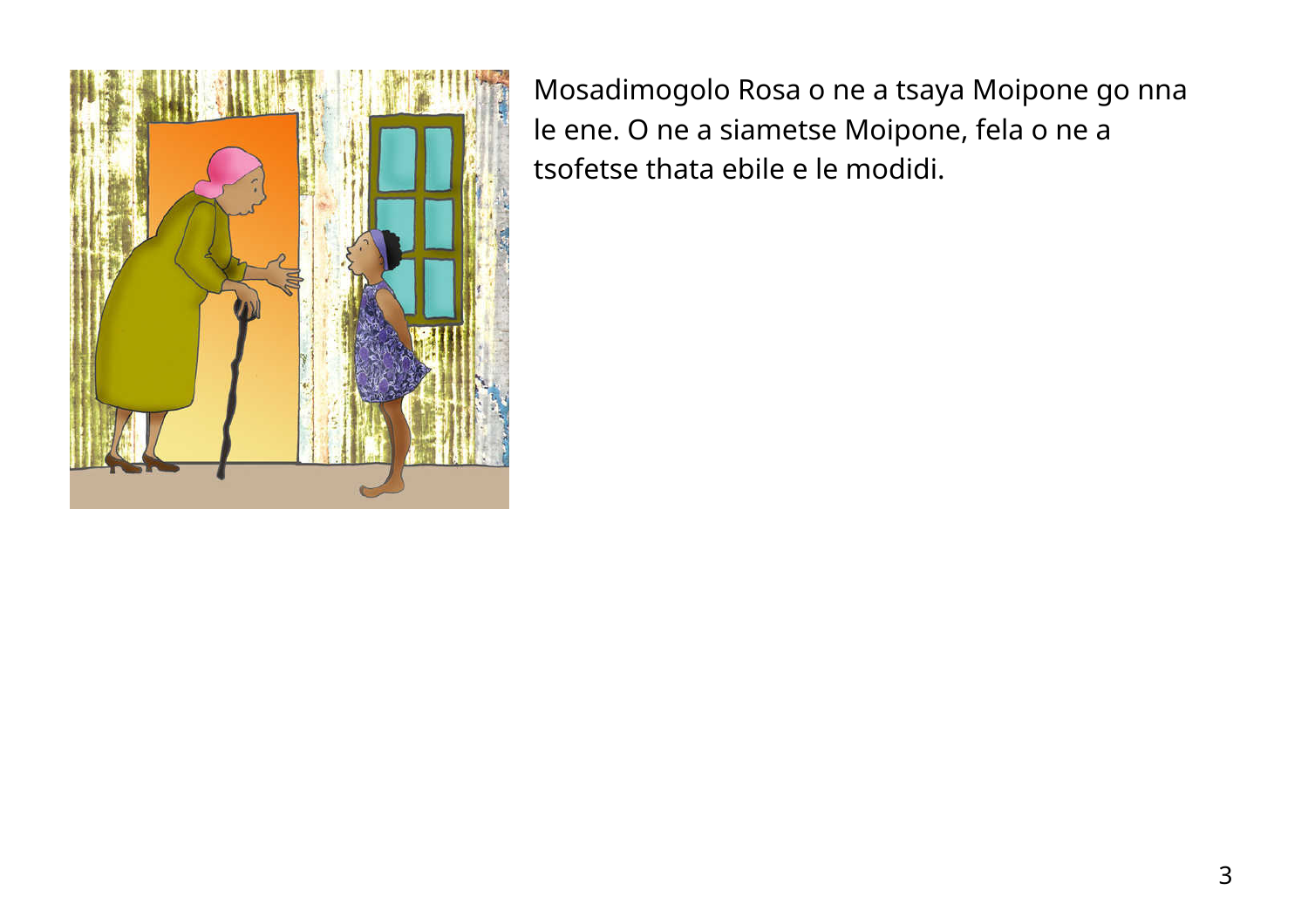

Moipone o ne rata go etela mabitla a batsadi ba gagwe. O ne a lela mme a ba bolelela tshotlego ya gagwe.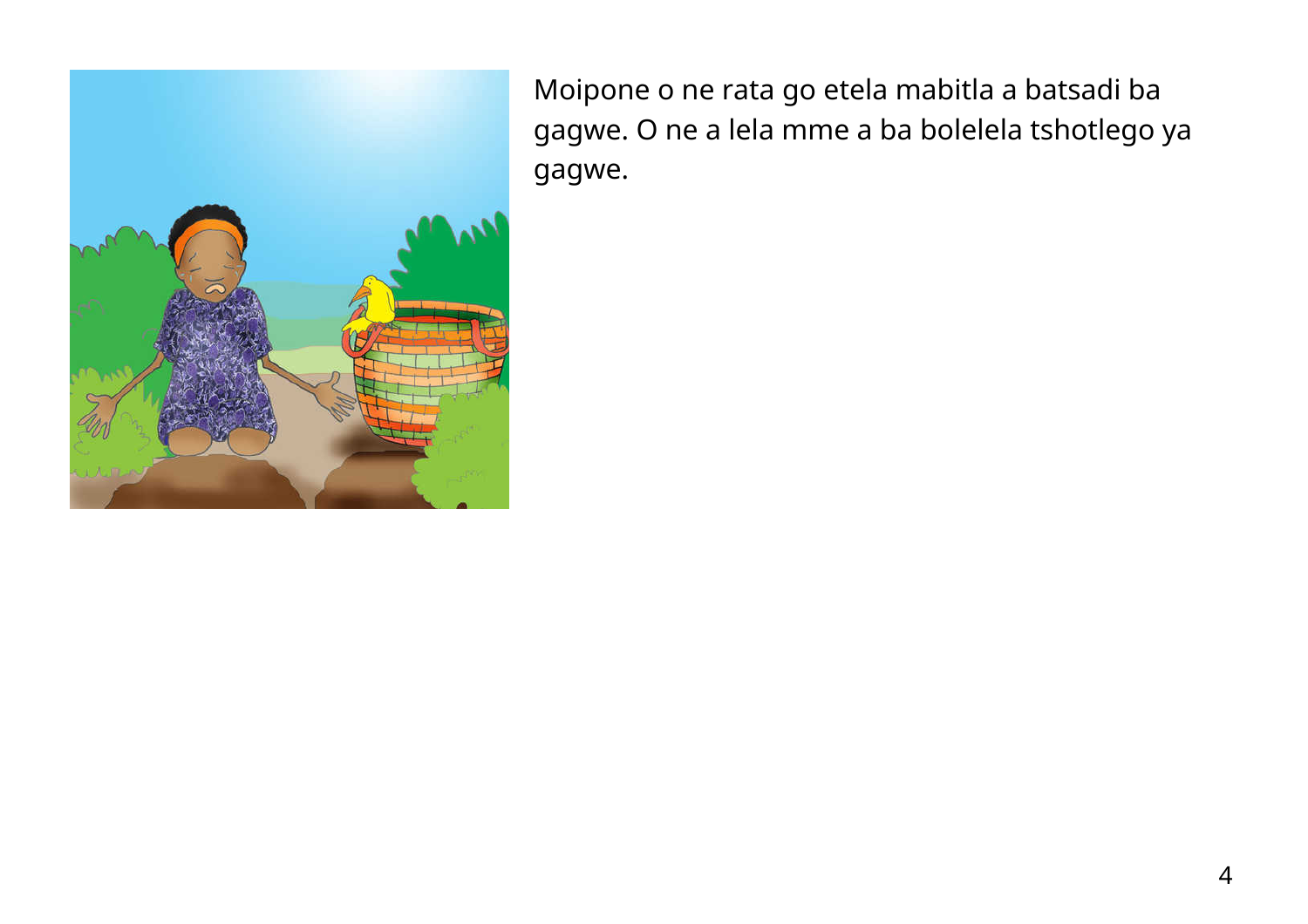

Ka letsatsi lengwe fa a ba etetse, o ne a amogela mpho. Sego se se ntle se ne sa tlhagelela go tswa mo mabitleng a batsadi ba gagwe.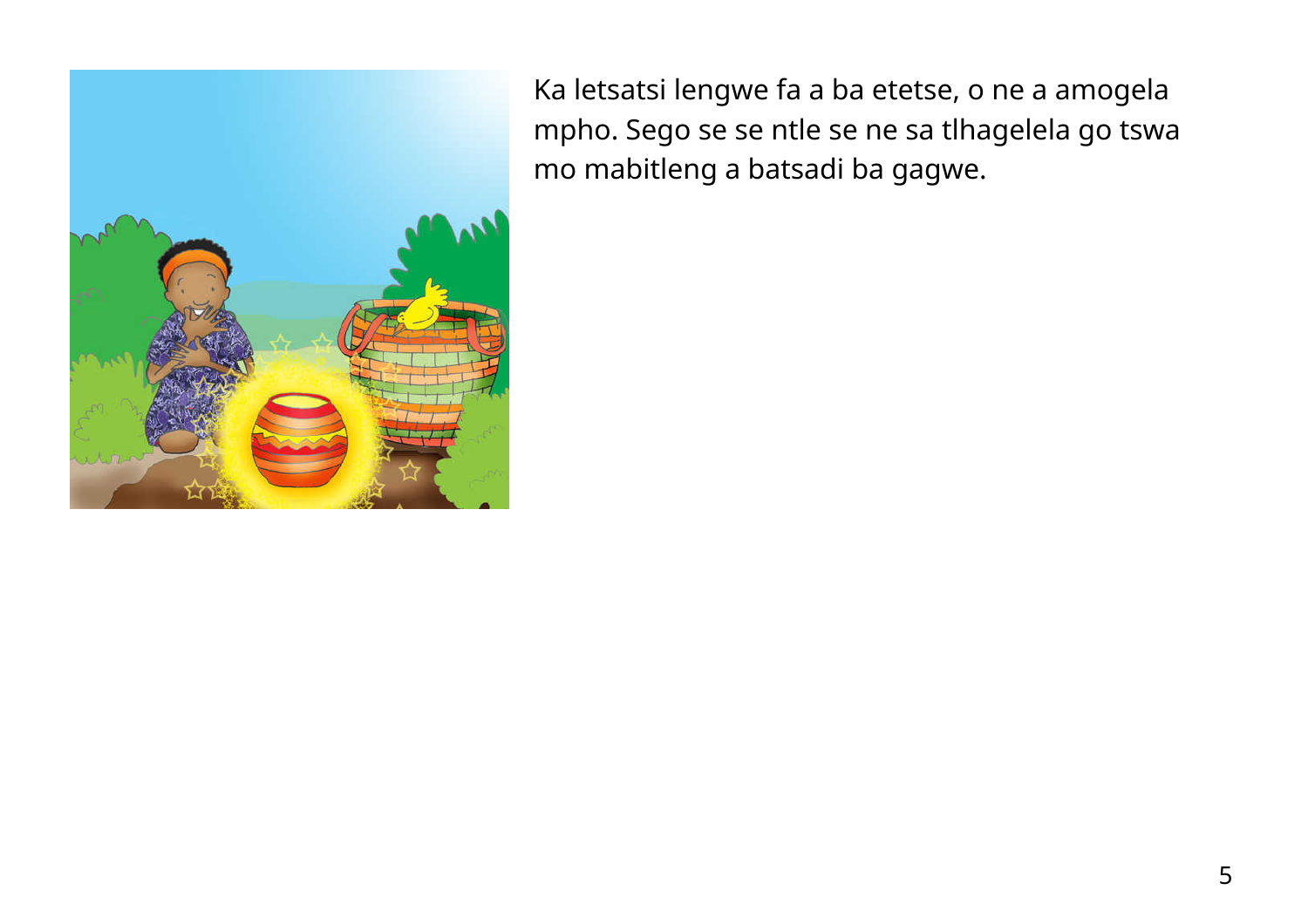

Sego se ne sa opela pina e e monate e e namatsang e re… Moipone we, Moipone! Ngwana wa rona o o rategang! Ga o khutsana, moratiwa! Tsaya sego se, moratiwa! Se rwale gongwe le gongwe ko o yang, moratiwa! A se go babatse, moratiwa! Moipone o ile a lemoga lentswe la ga moswi mmagwe.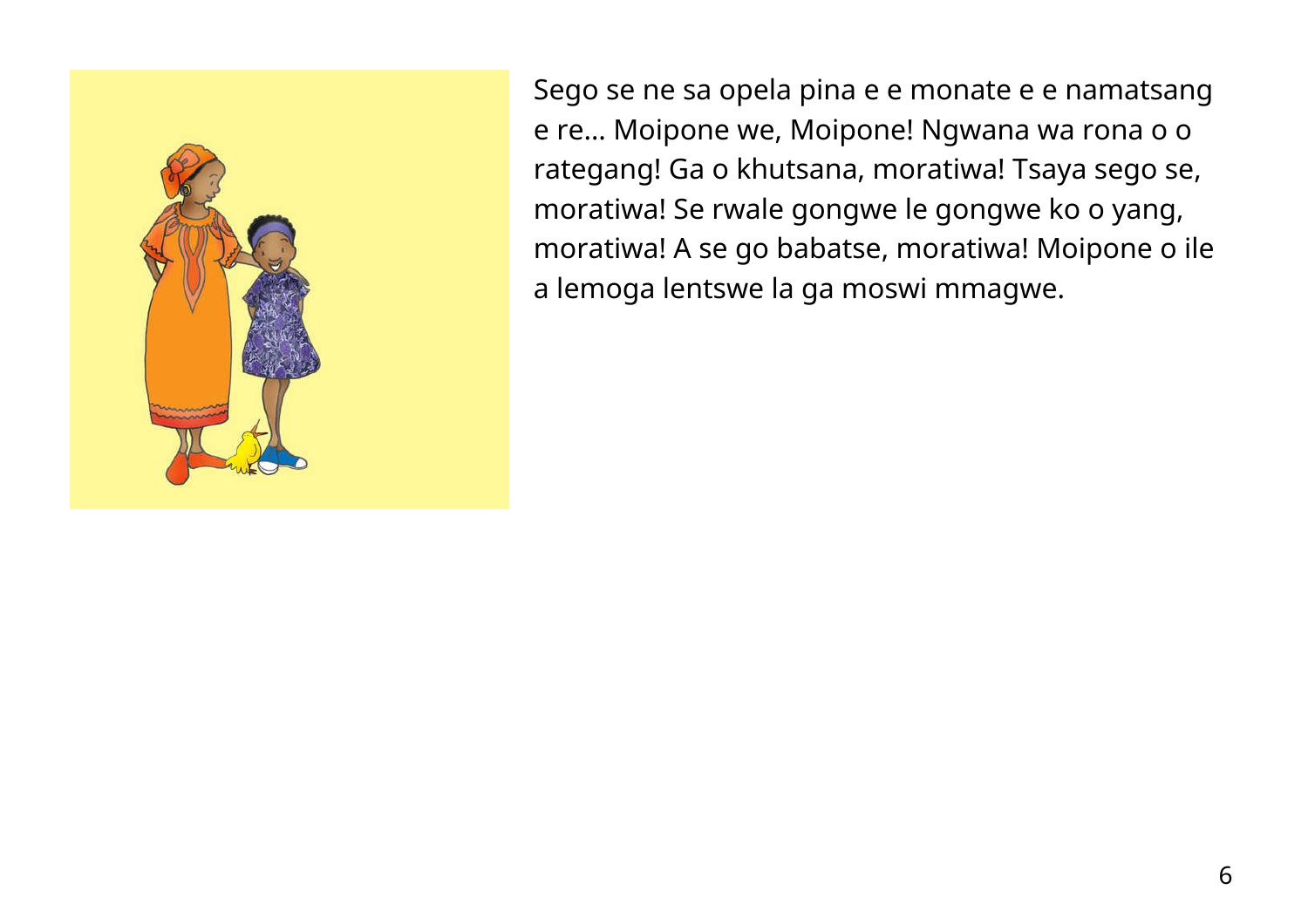

Moipone o ne a tsamaya kasego sa gangwe gongwe le gongwe. Se ne se mo sireletsa fa a ya nokeng go ya go ga metsi. Ka sego se, Moipone o ne a utlwa e kete batsadi ba gagwe ba sa tshela.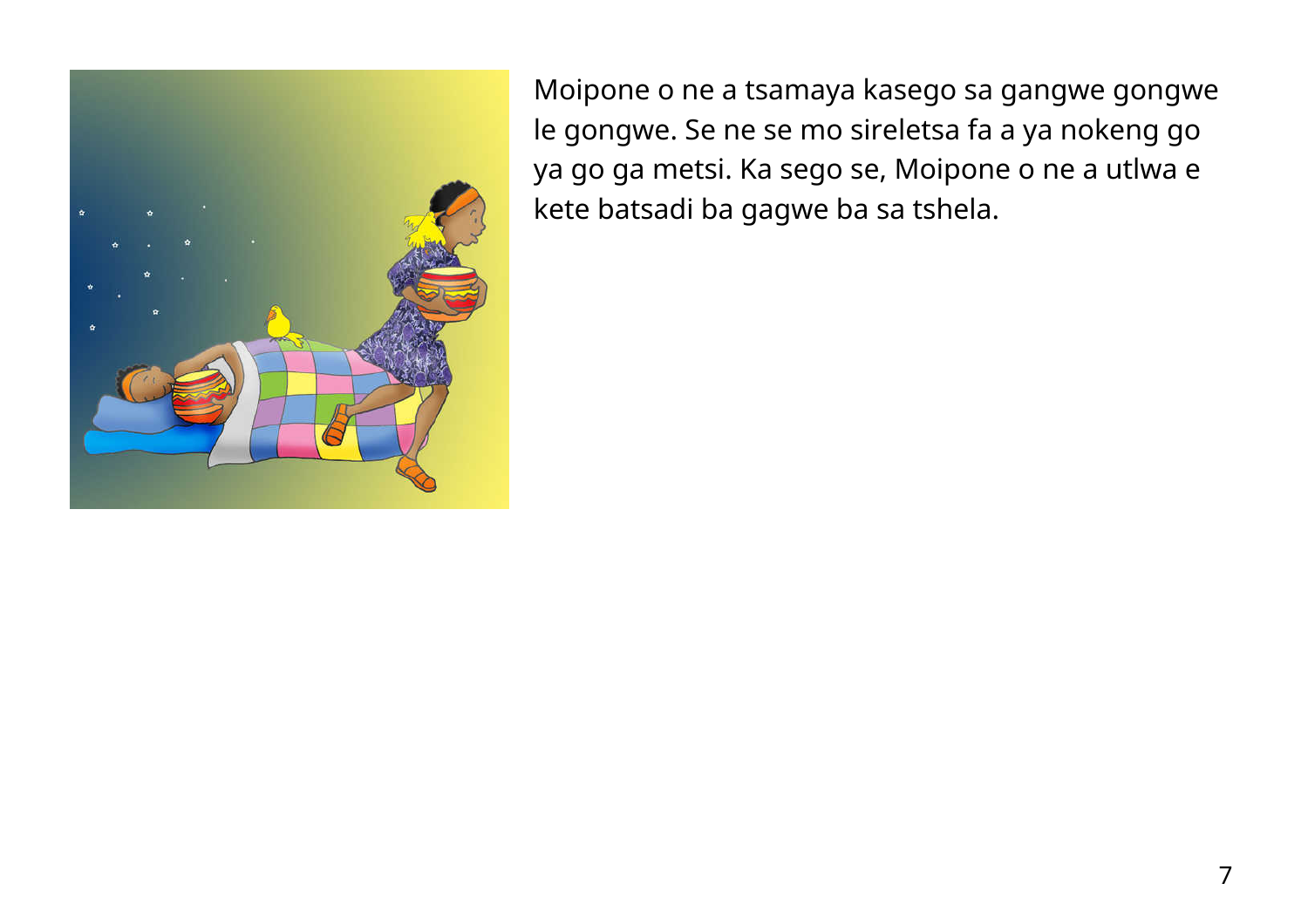

Ka letsatsi lengwe ga diragala matlhotlhapelo ka sego sa ga Moipone Se ile sa thubega fa Moipone a ga metsi kwa nokeng. Pelo ya ga Moipone le yone e ne ya thubega ka kutlobotlhoko.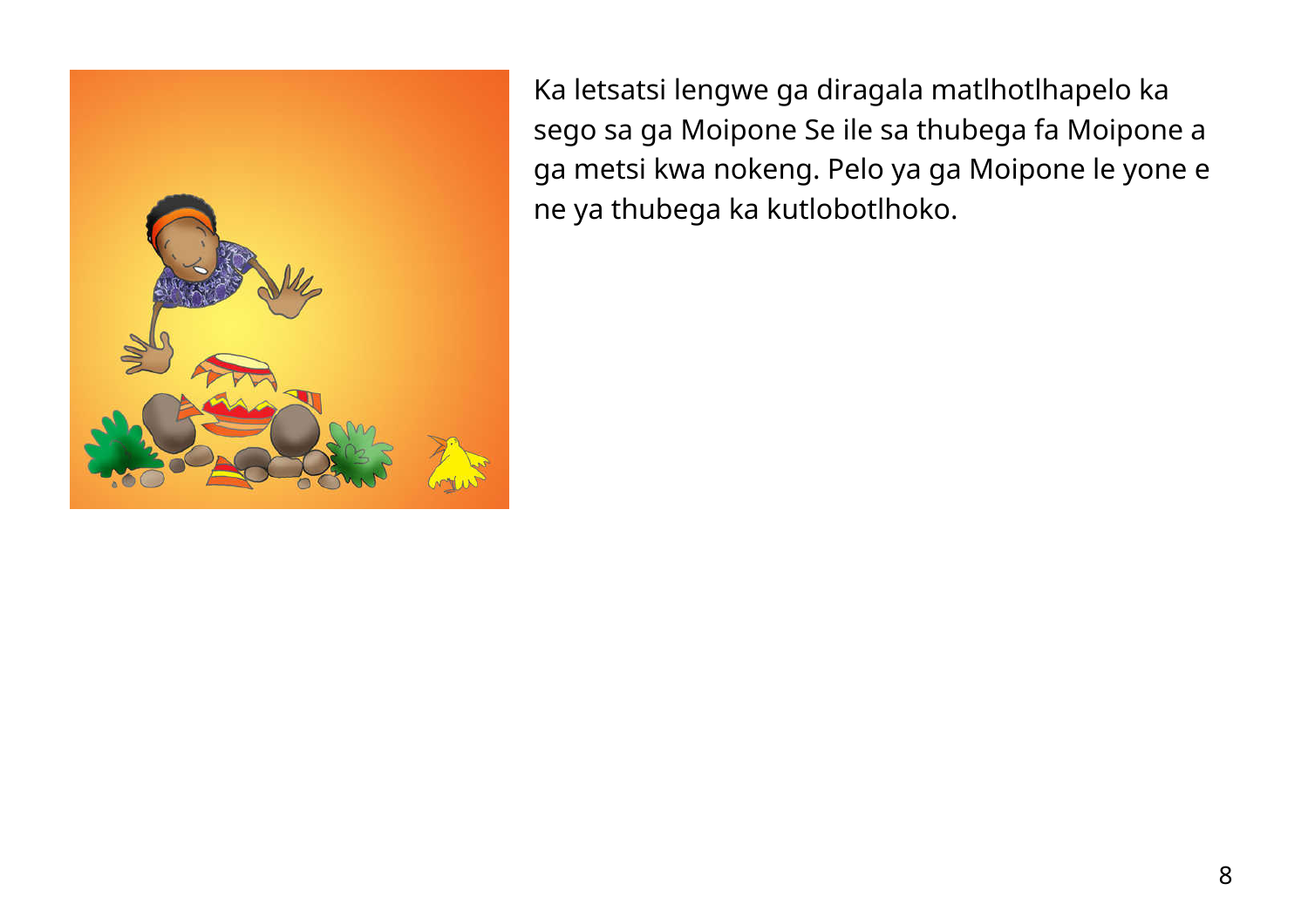

Moipone o ile a tshwara manathwana a sego sa gagwe mme a opela: Mme le rre, Bonang sego se thubegile. Sego se lo mphileng sone. Ke dire eng batsadi ba me? A molemo wa lona o mpontsheng sengwe… Gore lo santse lo na le nna.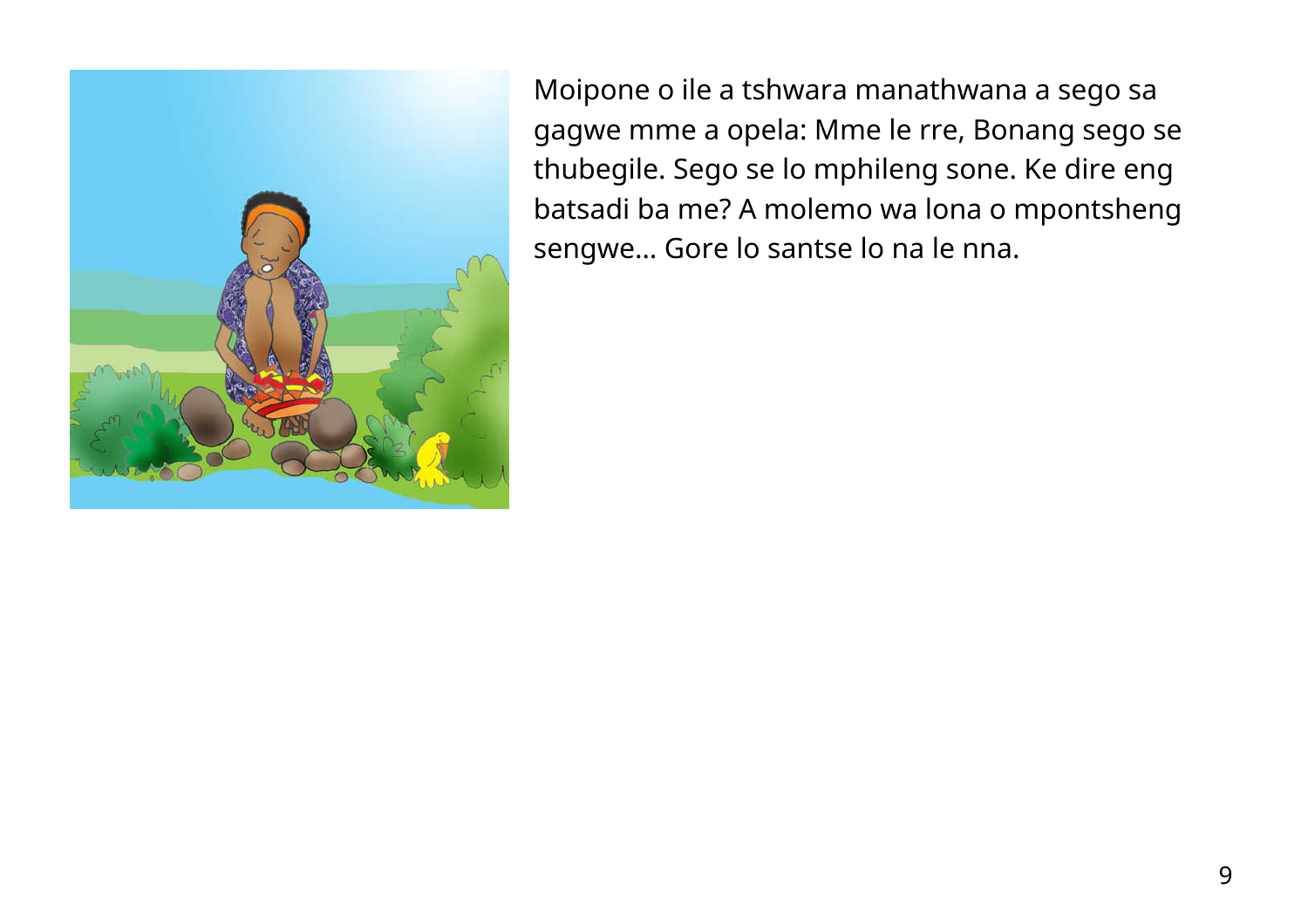

Moipone o ile a utlwa lentswe la ga mmagwe le re: Ngwana wa rona, Sela manathwana a a setseng. Gelela metsi ka ona mme o tlhape maoto a gago. Fa o fetsa go tlhapa, o tswale matlho. Moipone o ile a dumela mme ka ponyo ya leitlho, sego se se thubegileng se ile sa siama gape.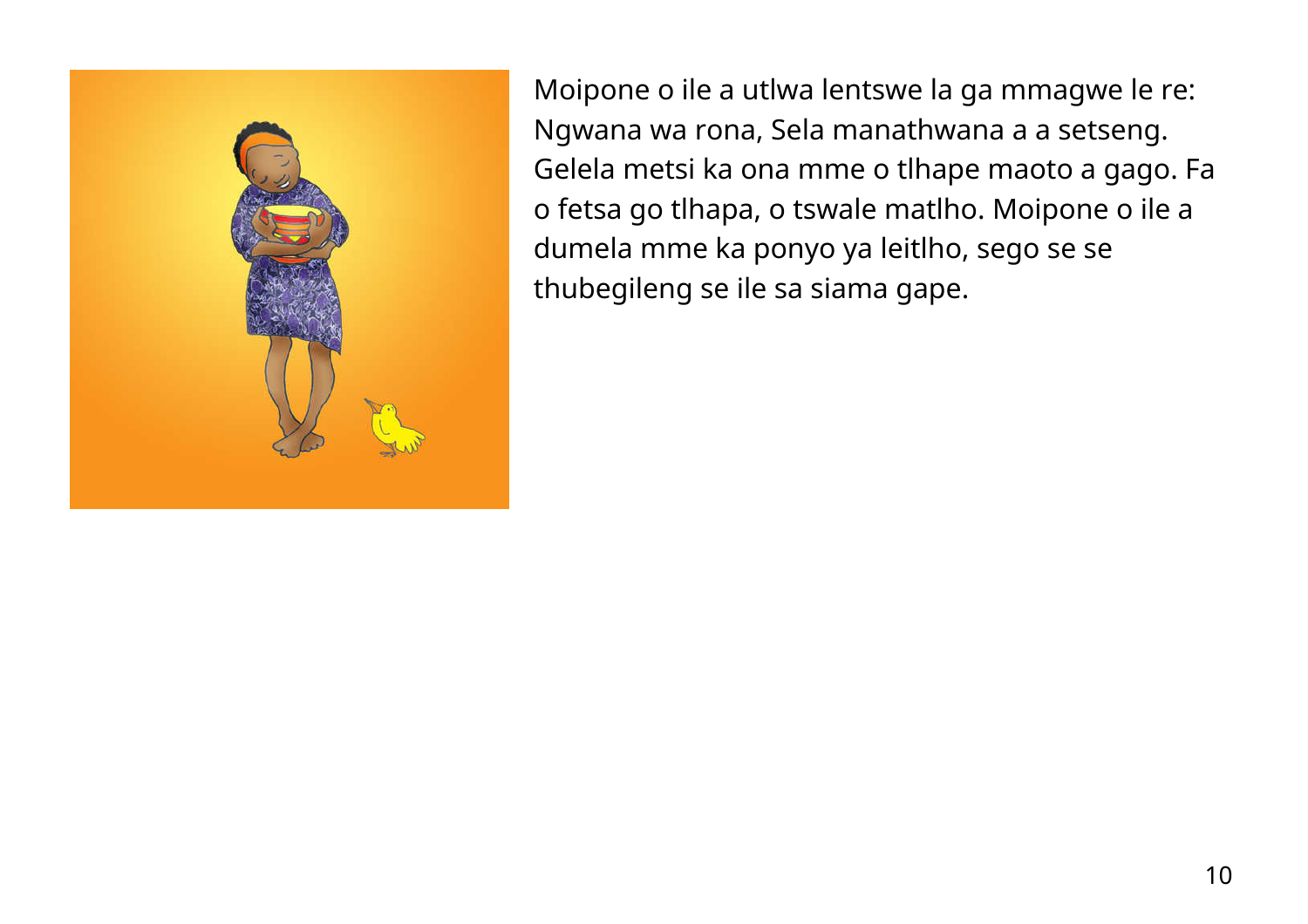

Moipone o ile a tswelela go tsamaya gotlhe ka sego sa gagwe. Kwa a neng a feta teng, batho ba ne ba sebaseba ba re, "Ke sego sa mofuta ofe se?" Ka sego se sa gagwe, Moipone o ne a amogela tshotlhe tse a di tlhokang.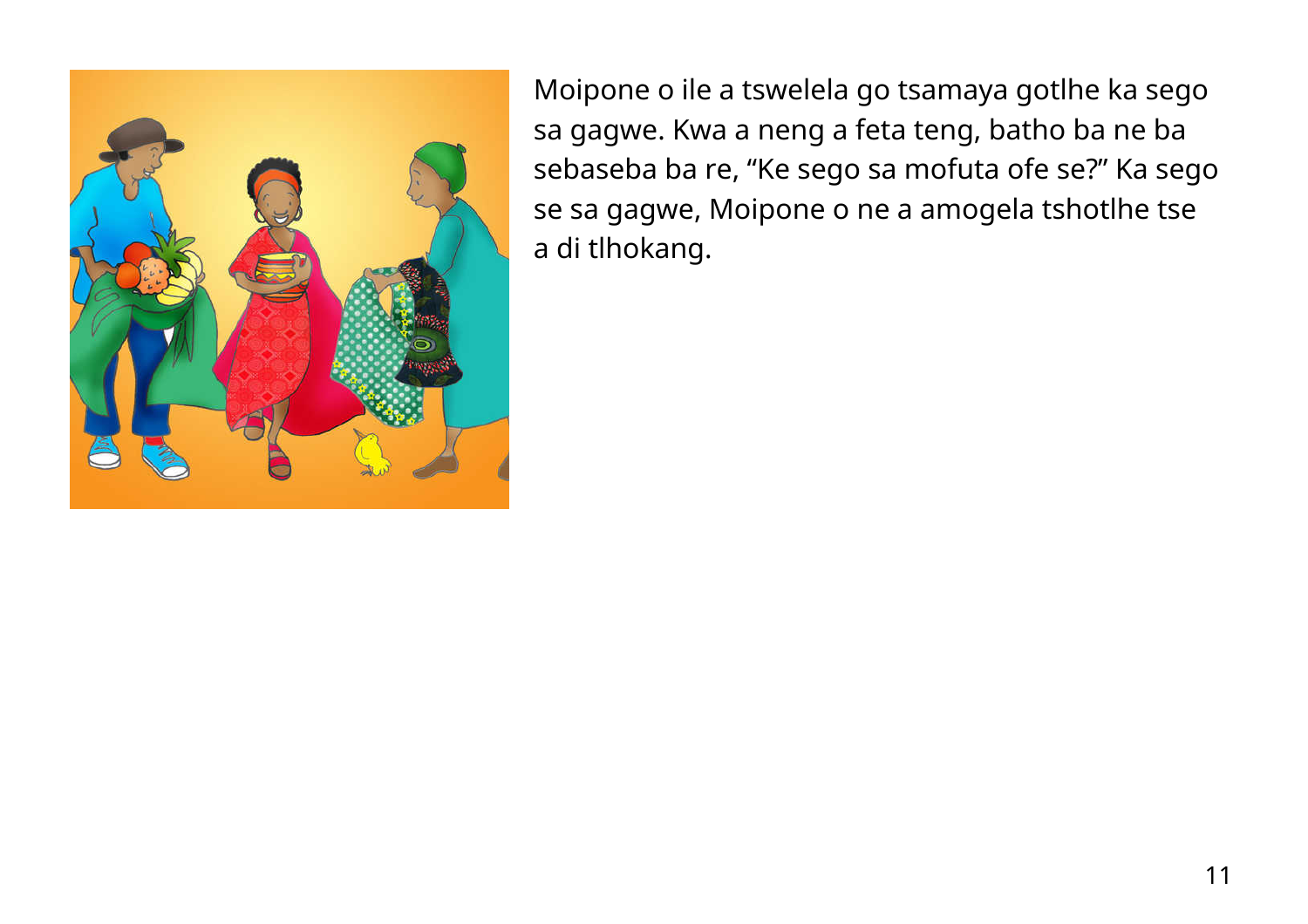

Ka sego se, Moipone o ne a itse gore batsadi ba gagwe ba mo sireleditse. Go ne go sena bosula bo bo neng bo ka mo diragalela.